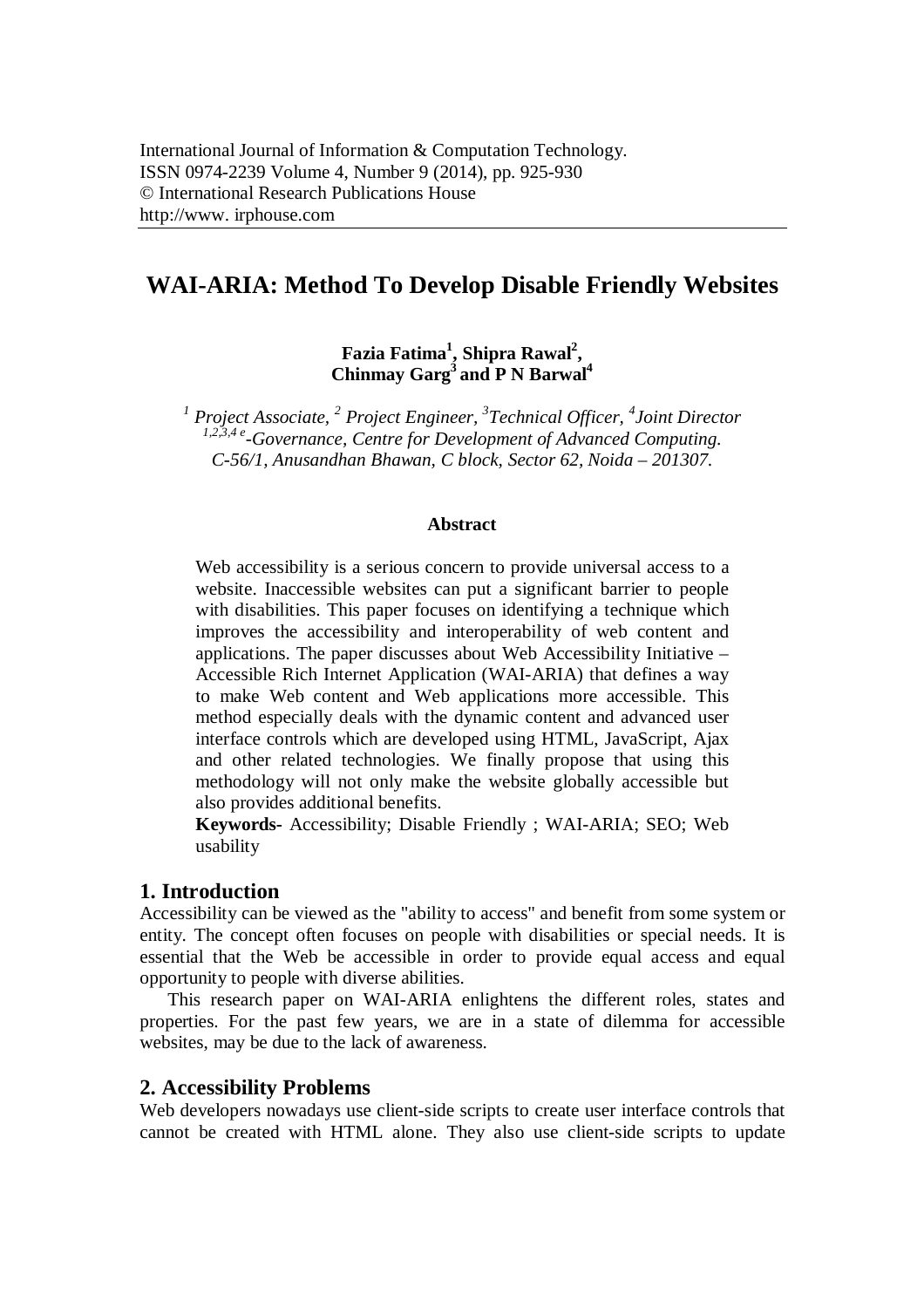sections of a page without requesting a completely new page from a web server. Such techniques on websites are called rich Internet applications. Visually, emulating rich components and making server requests in the background creates a richer experience for users. Unfortunately, this results in accessibility problems that are particular bad for users of assistive technologies, such as screen reader user.

- Widgets which are built in this way are rarely keyboard accessible.
- The role of the widget, what it does, is not available to assistive technology.
- States and properties of the widget are not available to assistive technology.
- Updates and discovery of the updates are not reported to assistive technology.

# **3. WAI-ARIA**

Fortunately, the problems listed above are solved by the WAI-ARIA (Web Accessibility Initiative -Accessible Rich Internet Application). It is a positive, enabling technology — rather than telling developers what they cannot do, ARIA allows developers to create rich web applications. It is a technical specification published by the World Wide Web Consortium that defines a way to make Web content and Web Applications (especially those which are developed with Ajax and JavaScript) more accessible to people with disabilities. It enables accessible navigation landmarks, JavaScript widgets, form hints and error messages, live content updates and more.

# *3.1 Keyboard Navigation*

Along with providing alternative text for non-text objects, being able to interact with interface elements using the keyboard alone is one of the most basic accessibility provisions. The tabindex attribute from HTML 4 accepts a positive value between 0 and 32767. Elements with a value of 0 are visited in the order they appear in the markup. ARIA extends the tabindex attribute so that it can be used on all visible elements. ARIA also allows a negative value to be specified for elements that should not appear in the keyboard tab order, but can be programmatically. The following example uses a negative tabindex attribute value, so that the element can receive programmatic focus.

 $\langle$ div id="divFocus" tabindex = "-1"> //code  $\langle$ div $>$ 

In this example, the div element is not placed in the tab order, but having a tabindex attribute value of " -1" means that it can receive programmatic focus. The following snippet of JavaScript selects the element defined above, and uses the focus method to place focus on the element.

```
var objDiv = document.getElementById('divFocus');
//focus
objDiv.focus();
```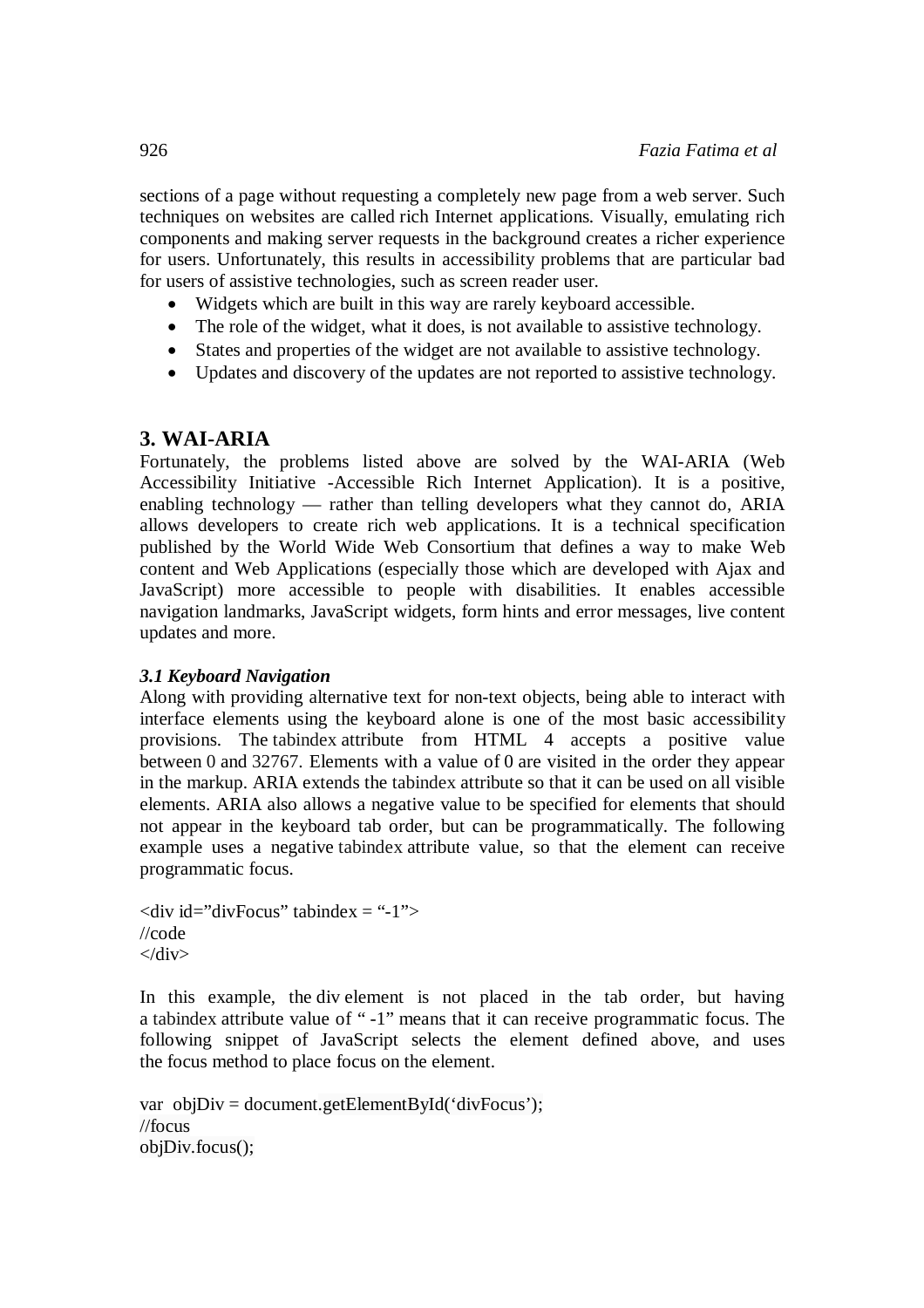# **4. ARIA States and Properties**

ARIA states and properties allow information about the widget to be provided to assistive technology to help the user understand how to interact with the widget. The state identifies a unique configuration of information for an object.The various ariaproperties are shown below:

- 1. *aria-valuemin:* Stores the lowest value a range may have.
- 2. *aria-valuemax:* Stores the highest value a range may have.
- 3. *aria-valuenow:* Stores the current value in a range.
- 4. *aria-valuetext:* Stores readable text to help the user understand the context. E.g., "42 percent".
- 5. *aria-labelledby:* Stores the id attribute of a text label containing an appropriate prompt for this widget.

It also includes aria-autocomplete, aria-checked (state), aria-disabled (state), ariaexpanded (state),aria-has popup, aria-hidden (state), aria-invalid (state), aria-label, aria-level, aria-multiline, aria-multiselectable, aria-orientation, aria-pressed (state), aria-readonly, aria-required, aria-selected (state) and aria-sort.

# **5. WAI-ARIA Roles**

This specification categorizes roles that define user interface widgets, document structure and those that regions of the page. Roles are categorizes as follows:

# *5.1 Widget Roles*

They act as a standalone user interface widgets or as part of larger composite widgets. Some of these are:

- 1. *Slider:* A user input where the user selects a value from within a given range. A slider represents the current value and range of possible values via the size of the slider and position of the thumb.
- 2. *Status:* A container whose content is advisory information for the user but is not important enough to justify an alert, often but not necessarily presented as a status bar.

Widget roles also includes dialog, alert, alert dialog, gridcell, link, marquee, menuitem, menuitemcheckbox, menuitemradio, option, progressbar, radio, scrollbar, button, log, spinbutton, tab, tabpanel, textbox, timer, tooltip and treeitem

# **5.2** *Document Structure Roles*

The following roles describe structures that organize content in a page. Document structures are not usually interactive. Some of these are explained as under

1. *Article:* A section of a page that consists of a composition that forms an independent part of a document, page, or site.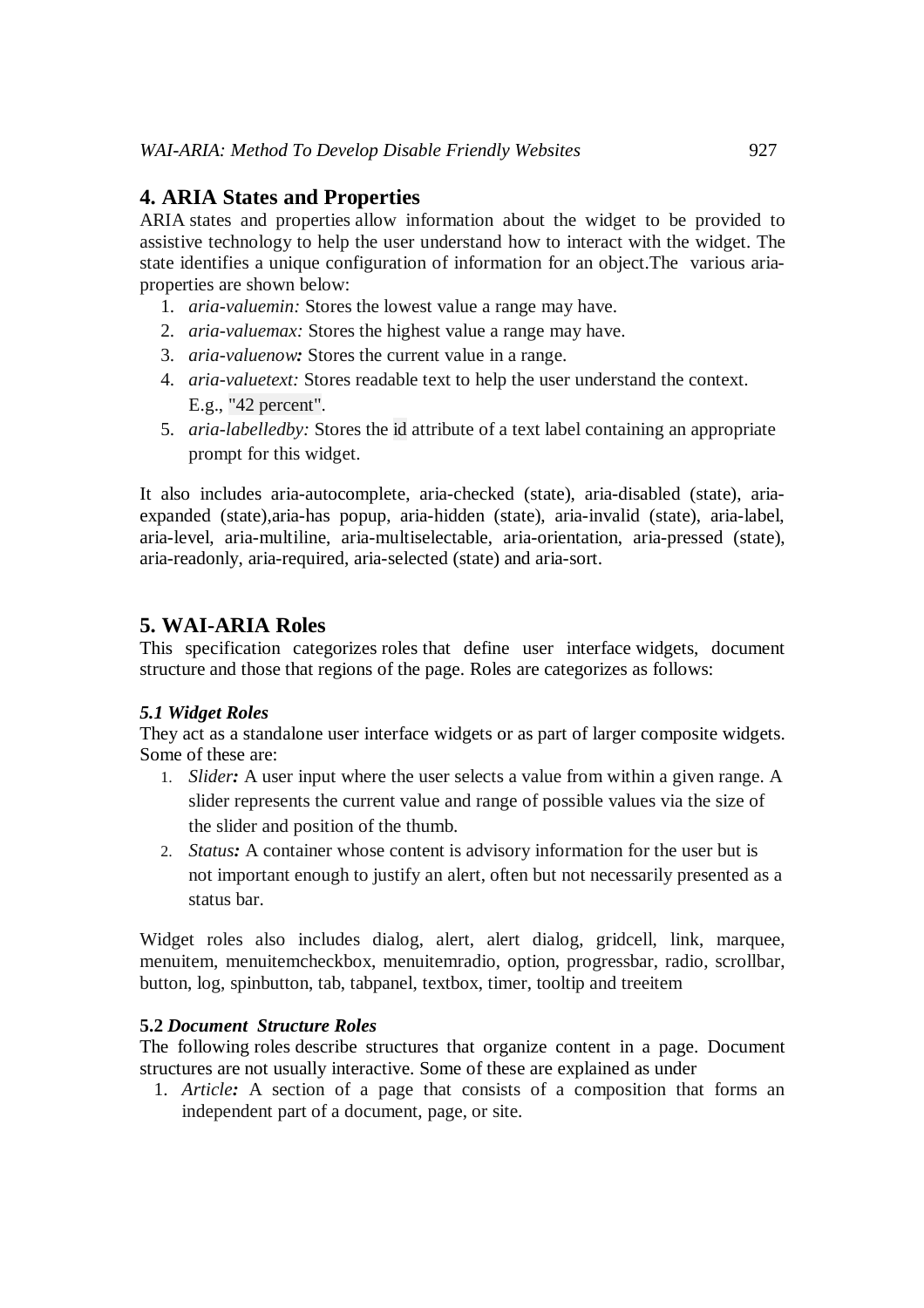- 2. *Columnheader:* A cell containing header information for a column. Column header can be used as a column header in a table or grid.
- 3. *Row:* Rows contain grid cell elements and thus serve to organize the grid. Authors MUST ensure elements with role row are contained in, or owned by, an element with the role grid, row group and tree grid.

Document Structure roles also include definition, directory, document, region, rowheader, group, heading, img, list, listitem, math, note, presentation, separator and toolbar.

# *5.3 Landmark Roles*

The following roles are regions of the page intended as navigational landmarks. The roles are included here in order to make them clearly part of the WAI-ARIA Role taxonomy.

- 1. *Banner:* A region that contains mostly site-orientated content, such as the title of the page and the logo.
- 2. *Main:* This marks the content that is directly related to or expands on the central content of the document.
- 3. *Navigation:* A collection of navigational elements (usually links) to navigate the document and/or related documents.
- 4. *Search:* A region that contains a collection of items and objects that, as a whole, combines to create a search facility. This section contains a search form to search the site.

```
<div role="banner">
\langlediv\rangle<div id="nav" role="navigation">
<form id="form1"role="search"...>
\epsilon form
\langlediv\rangle<div id="content" role="main">
</div>
```
Landmark Roles also include Application, Complementary, Contentinfo and form.

# **6. WAI- ARIA Live Regions**

Live regions allow elements in the document to be announced if there are changes, without the user losing focus on their current activity. This means users can be informed of updates without losing their place within the content.

# *6.1 The aria-live Property*

The discoverability of updated content is one of the biggest obstacles for screen reader users. ARIA provides an aria-live property that has a value indicating the verbosity level for the region. They are *off* (default value, and changes will not be announced), *polite* (updates are announced at the next graceful interval i.e. when the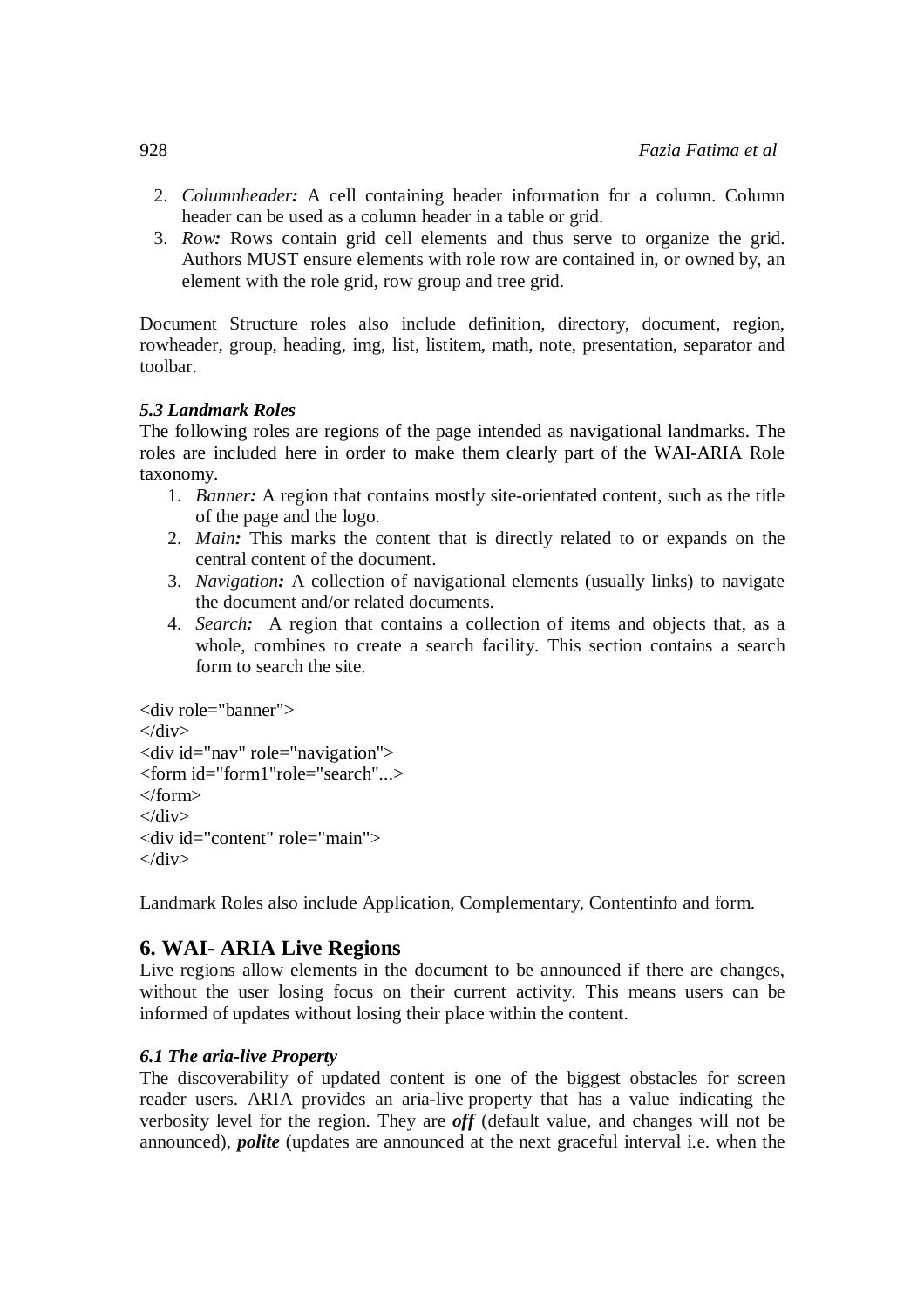user stops typing) and *assertive* (when the update is important and the user should be informed immediately)

### *6.2 The aria-atomic Property*

The aria-atomic property is an optional property of live regions having values true or false (default). When the region is updated, the aria-atomic property is used to indicate if assistive technology should present all or part of the changed region to the user. If this property is set to true, assistive technology should present the entire region as a whole

In the following example, if a change is made anywhere in the div element, the whole content is announced to the user.

<div aria-atomic="true" aria-live="polite">

<h4>Currently Working On<h4>

<p>Web Accessibility Initiative – Accessible Rich Internet Application (WAI-ARIA)  $<$ /p>

 $\langle$ div $>$ 

#### *6.3 The aria-busy Property*

The aria-busy property should be used if multiple parts of a live region need to be loaded before changes are announced to the user, the aria-busy property can be set to true until the final part is loaded, and then set to false when the updates are complete. This property prevents assistive technologies announcing changes before the updates are complete.

<ol aria-busy="true" aria-live="polite">  $<$ li $>$  $<$ li $>$  $<$ /ol $>$ 

#### *6.4 The aria-relevant Property*

The aria-relevant property is an optional property of live regions that indicates what changes are considered relevant within a region. It indicates the type of update that should be announced in a region. They are *Additions (a*nnounces when the elements are added to the DOM within the region), *Removals* (when the elements are removed), *Text* (when the text is added or removed) and A*ll: (*All of the above). In the absence of an explicit aria-relevant property, the default is to assume there are text changes and additions (aria-relevant="text additions").

# **7. Conclusion**

There are no negative side effects from using ARIA. Often, script-based customization for assistive technologies in the workplace tackles exactly those custom controls that WAI-ARIA could make accessible. Better support for WAI-ARIA may save much time and cost. This, however, presupposes that in creating web or intranet applications, developers use WAI-ARIA consistently and according to best practices. Some of the additional benefits of web accessibility are listed below: